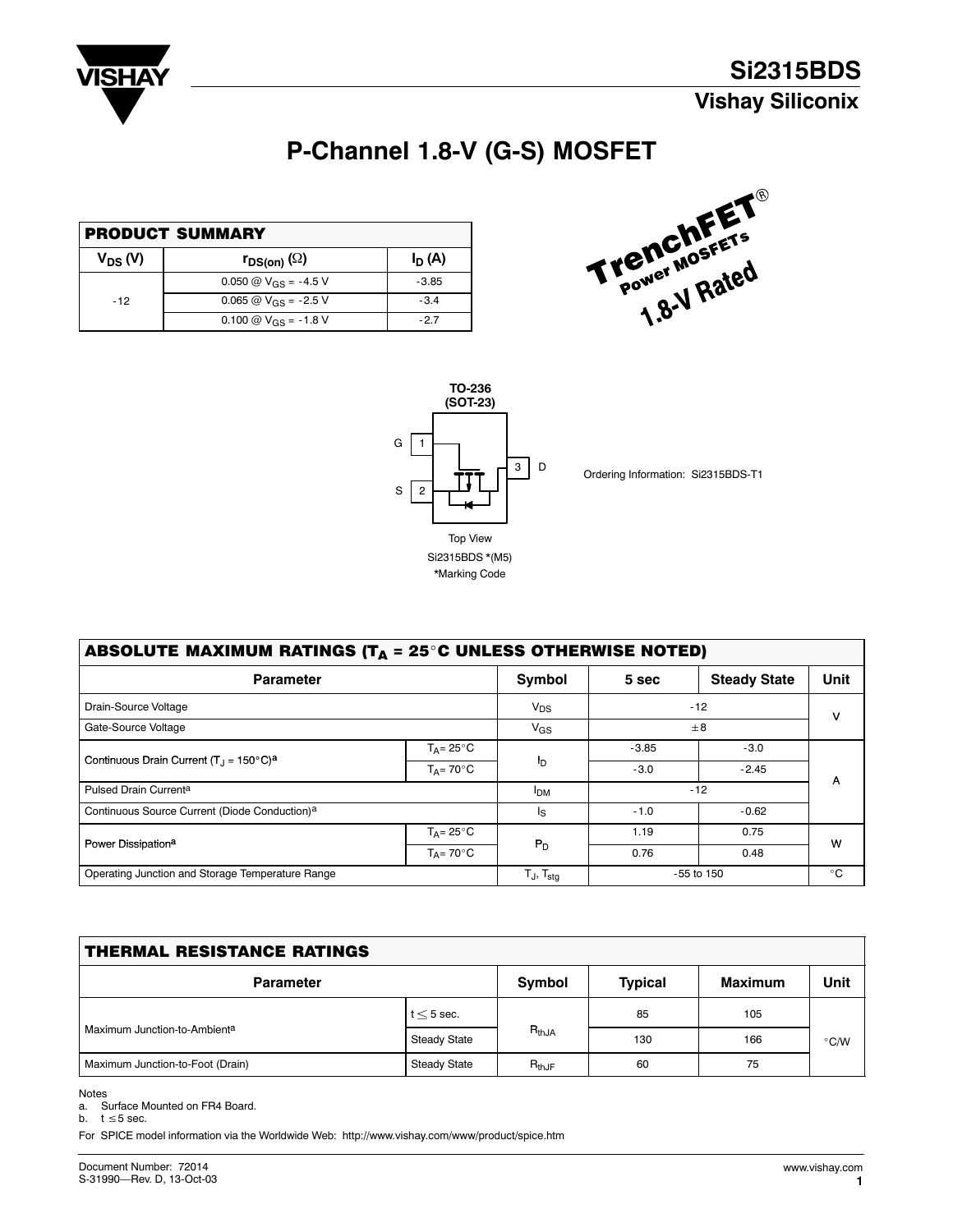### **Si2315BDS**

# **Vishay Siliconix**



| <b>Parameter</b>                        | <b>Symbol</b>           |                                                             | Limits  |                |         |        |  |
|-----------------------------------------|-------------------------|-------------------------------------------------------------|---------|----------------|---------|--------|--|
|                                         |                         | <b>Test Conditions</b>                                      | Min     | <b>Typ</b>     | Max     | Unit   |  |
| <b>Static</b>                           |                         |                                                             |         |                |         |        |  |
| Drain-Source Breakdown Voltage          | $V_{(BR)DSS}$           | $V_{GS} = 0$ V, $I_D = -10 \mu A$                           | $-12$   |                |         | v      |  |
| Gate-Threshold Voltage                  | $V_{GS(th)}$            | $V_{DS} = V_{GS}$ , $I_D = -250 \mu A$                      | $-0.45$ |                | $-0.90$ |        |  |
| Gate-Body Leakage                       | l <sub>GSS</sub>        | $V_{DS} = 0 V, V_{GS} = \pm 8 V$                            |         |                | ±100    | nA     |  |
|                                         |                         | $V_{DS}$ = -12 V, $V_{GS}$ = 0 V                            |         |                | $-1$    |        |  |
| Zero Gate Voltage Drain Current         | <b>l</b> <sub>DSS</sub> | $V_{DS}$ = -12 V, $V_{GS}$ = 0 V, T <sub>J</sub> = 55 °C    |         |                | $-10$   | μA     |  |
|                                         |                         | $V_{DS} \le -5$ V, $V_{GS} = -4.5$ V                        | - 6     |                |         | A      |  |
| On-State Drain Current <sup>a</sup>     | $I_{D(on)}$             | $V_{DS} \le -5$ V, $V_{GS} = -2.5$ V                        | -3      |                |         |        |  |
| Drain-Source On-Resistance <sup>a</sup> |                         | $V_{GS}$ = -4.5 V, $I_D$ = -3.85 A                          |         | 0.040          | 0.050   |        |  |
|                                         | $r_{DS(on)}$            | $V_{GS} = -2.5$ V, $I_D = -3.4$ A                           |         | 0.050          | 0.065   | Ω      |  |
|                                         |                         | $V_{GS} = -1.8$ V, $I_D = -2.7$ A                           |         | 0.071          | 0.100   |        |  |
| Forward Transconductance <sup>a</sup>   | $g_{fs}$                | $V_{DS}$ = -5 V, $I_D$ = -3.85 A                            |         | $\overline{7}$ |         | S      |  |
| Diode Forward Voltage                   | $V_{SD}$                | $I_S = -1.6$ A, $V_{GS} = 0$ V                              |         |                | $-1.2$  | $\vee$ |  |
| <b>Dynamich</b>                         |                         |                                                             |         |                |         |        |  |
| <b>Total Gate Charge</b>                | $Q_g$                   |                                                             |         | 8              | 15      |        |  |
| Gate-Source Charge                      | $Q_{\text{qs}}$         | $V_{DS}$ = -6 V, $V_{GS}$ = -4.5 V<br>$I_n \approx -3.85 A$ |         | 1.1            |         | nC     |  |
| Gate-Drain Charge                       | $Q_{gd}$                |                                                             |         | 2.3            |         |        |  |
| Input Capacitance                       | $C_{iss}$               |                                                             |         | 715            |         |        |  |
| Output Capacitance                      | $\mathrm{C_{oss}}$      | $V_{DS}$ = -6 V, $V_{GS}$ = 0, f = 1 MHz                    |         | 275            |         | рF     |  |
| Reverse Transfer Capacitance            | $C_{\text{rss}}$        |                                                             |         | 200            |         |        |  |
| Switchingb                              |                         |                                                             |         |                |         |        |  |
|                                         | $t_{d(on)}$             |                                                             |         | 15             | 20      |        |  |
| Turn-On Time                            | $t_r$                   | $V_{DD} = -6 V$ , R <sub>L</sub> = 6 $\Omega$               |         | 35             | 50      |        |  |
|                                         | $t_{d(Off)}$            | $I_D \cong -1.0$ A, $V_{GEN} = -4.5$ V<br>$R_G = 6 \Omega$  |         | 50             | 70      | ns     |  |
| Turn-Off Time                           | tf                      |                                                             |         | 50             | 75      |        |  |

#### Notes

a. For DESIGN AID ONLY, not subject to production testing.<br>b. Pulse test: PW ≤300 μs duty cycle ≤2%.<br>c. Switching time is essentially independent of operating temperature.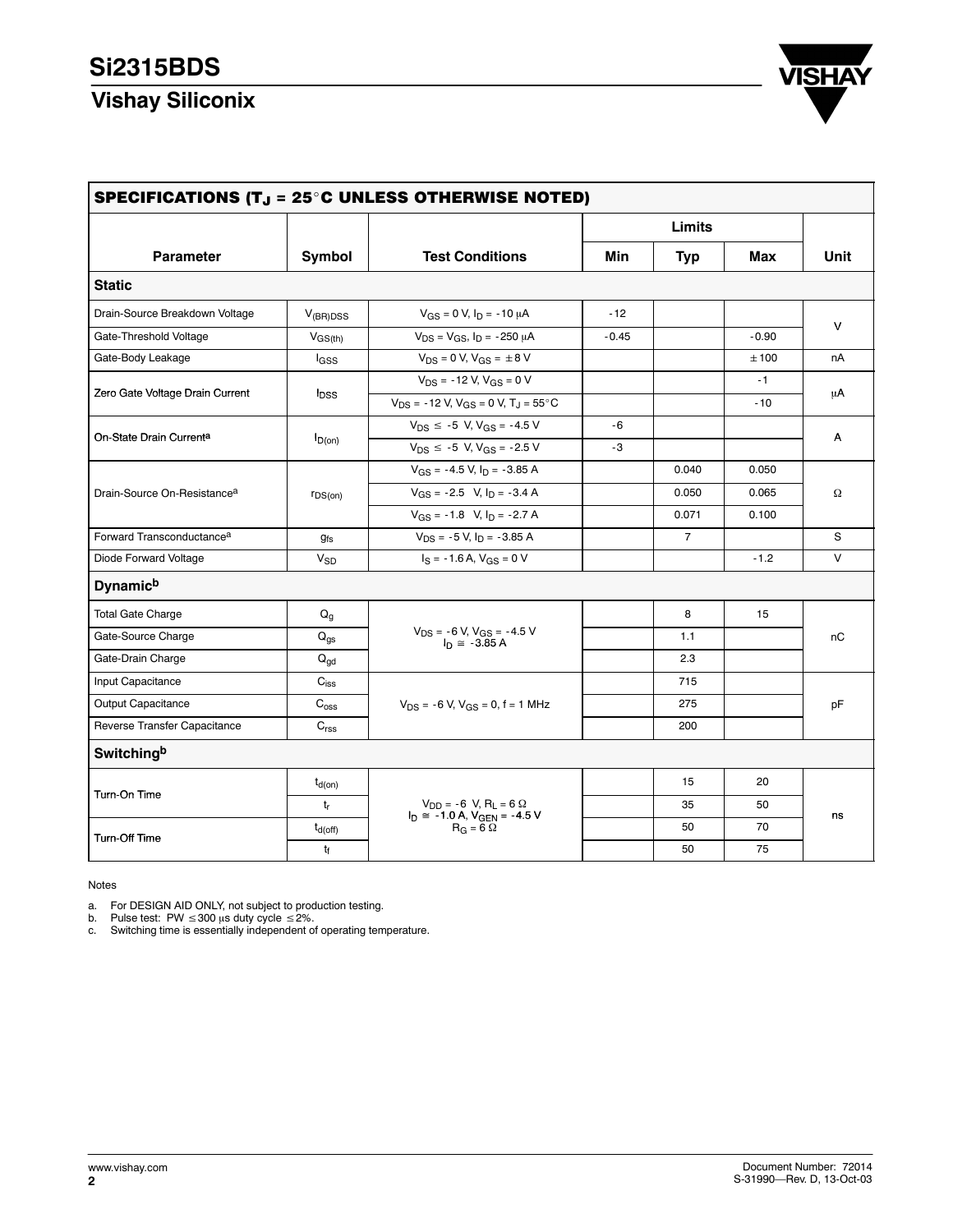

# **Si2315BDS Vishay Siliconix**

### TYPICAL CHARACTERISTICS (25°C UNLESS NOTED)









**On-Resistance vs. Junction Temperature**

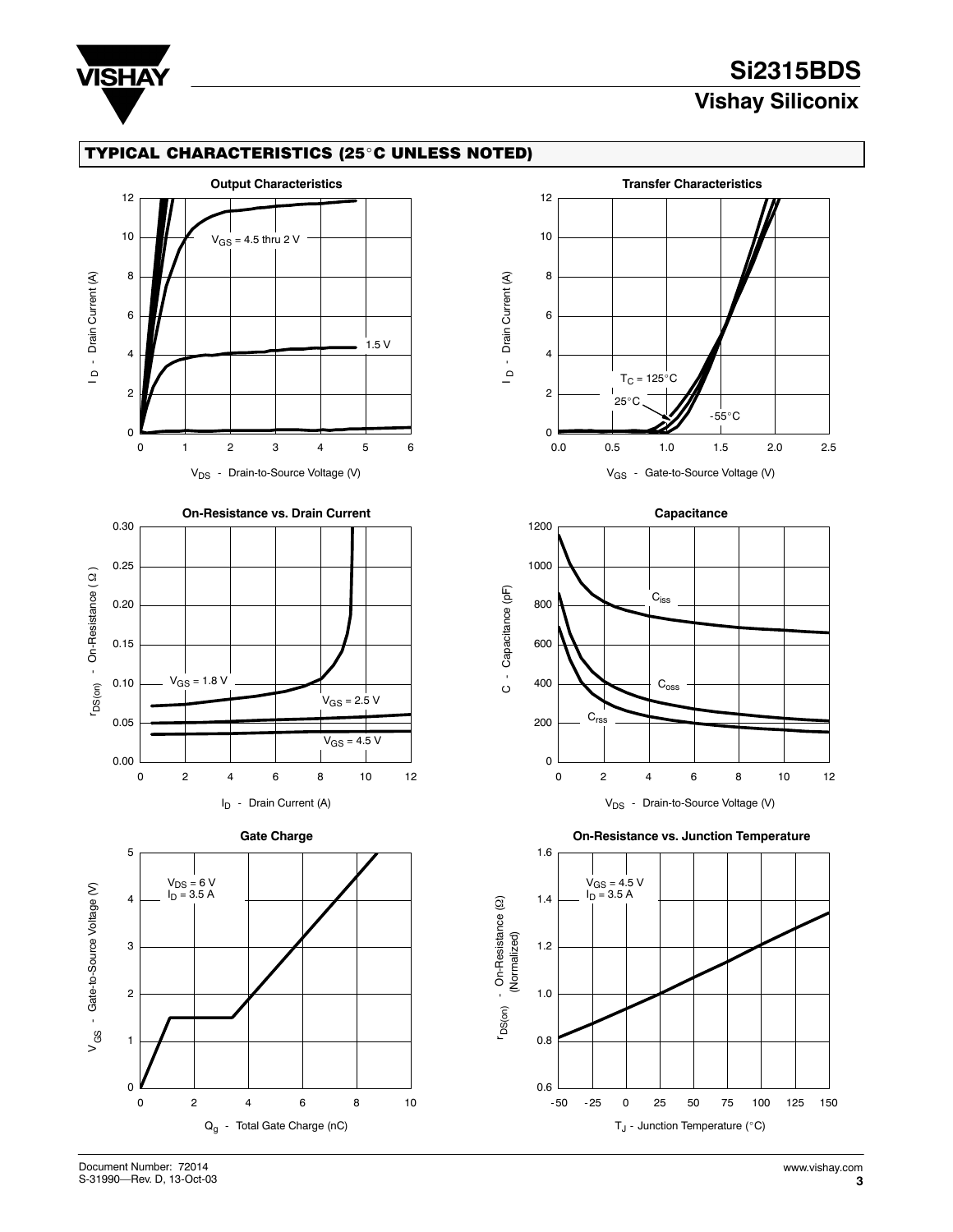## **Si2315BDS**

## **Vishay Siliconix**



### TYPICAL CHARACTERISTICS (25°C UNLESS NOTED)



1

0.01

0.1

<u>ہ</u>

V<sub>DS</sub> - Drain-to-Source Voltage (V)

0.1 1 10 100

=

dc, 100 s

Τ ┯

1 s  $10 s$ 

TA = 25<sup>C</sup> Single Pulse

 $^{\dagger\dagger\dagger\dagger}$ 

**[4](#page-0-0)**

100